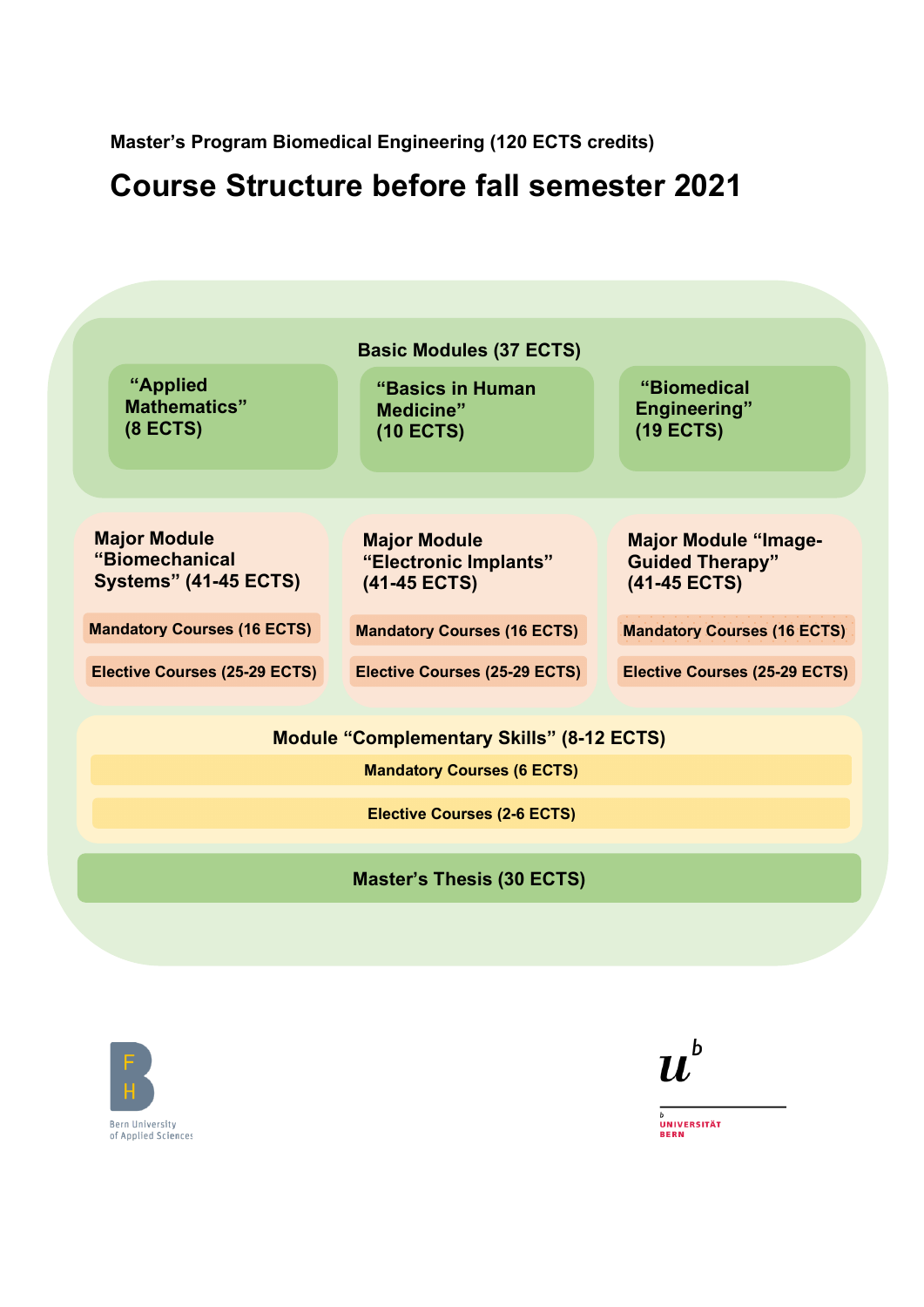## **Courses in the first semester (fall)**

| <b>Basic Modules (mandatory courses)</b>                    |             |
|-------------------------------------------------------------|-------------|
| <b>Applied Mathematics</b>                                  | <b>ECTS</b> |
| Numerical Methods                                           | 5           |
| <b>Basics in Human Medicine</b>                             |             |
| Basics in Physiology for Biomedical Engineering             | 3           |
| Biological Principles of Human Medicine                     |             |
| Introductory Anatomy and Histology for Biomedical Engineers | 3           |
| <b>Biomedical Engineering</b>                               |             |
| Biomedical Instrumentation                                  | 5           |
| Introduction to Biomechanics                                | 3           |
| Medical Informatics                                         | 3           |
| Principles of Medical Imaging                               | 3           |
|                                                             |             |

#### **Major Modules**

| Preparation Courses (elective courses in all Major Modules)* | <b>ECTS</b>    |
|--------------------------------------------------------------|----------------|
| Introduction to Electrical Engineering                       | $\mathbf 2$    |
| Introduction to Engineering Mechanics                        | $\overline{2}$ |
| Introduction to Material Science                             | $\overline{2}$ |
| Introduction to Programming                                  | $\overline{2}$ |
| Selected Chapters in Mathematics                             | $\overline{2}$ |
| Short Introduction to MATLAB                                 |                |
|                                                              |                |
|                                                              |                |
| <b>Elective Courses**</b>                                    | <b>ECTS</b>    |
| Introduction to Signal Processing                            | 3              |

\*Preparation Courses are intended to fill gaps regarding prerequisites for basic and advanced courses in the master's program Biomedical Engineering. Technically, they belong to the elective courses in all Major Modules. Therefore, they can be selected freely.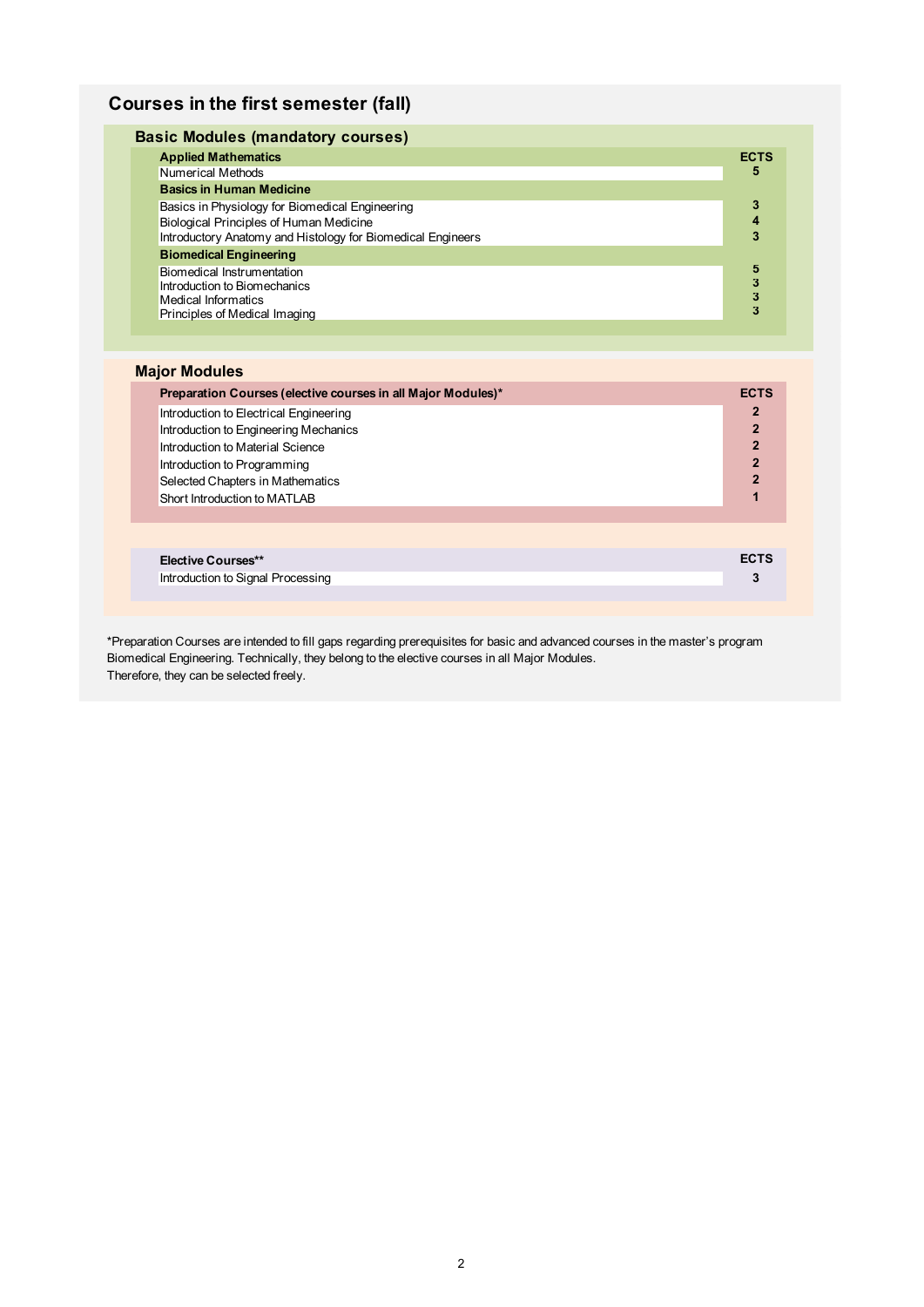# **Courses in the second semester (spring)**

| <b>Basic Modules (mandatory courses)</b> |  |             |
|------------------------------------------|--|-------------|
| <b>Applied Mathematics</b>               |  | <b>ECTS</b> |
| Introduction to Medical Statistics       |  | 3           |
| <b>Biomedical Engineering</b>            |  |             |
| (Bio)Materials                           |  | 5           |
|                                          |  |             |

| <b>Complementary Skills</b>                                      |             |
|------------------------------------------------------------------|-------------|
| <b>Mandatory Courses</b>                                         | <b>ECTS</b> |
| <b>Fundamentals of Quality Management and Regulatory Affairs</b> | 4           |
| <b>Elective Courses</b>                                          |             |
| Clinical Epidemiology and Health Technology Assessment           |             |
|                                                                  |             |

| <b>Major Modules</b>                                                                                                                                                                                                                                                                                                                                                                                                                                                                                                                                                                                        |                                                                                                 |
|-------------------------------------------------------------------------------------------------------------------------------------------------------------------------------------------------------------------------------------------------------------------------------------------------------------------------------------------------------------------------------------------------------------------------------------------------------------------------------------------------------------------------------------------------------------------------------------------------------------|-------------------------------------------------------------------------------------------------|
| <b>Biomechanical Systems - Mandatory Courses</b><br>Continuum Mechanics (equivalent to Solid Mechanics as of spring semester 2022)<br>Finite Element Analysis I<br><b>Fluid Mechanics</b><br>Biomechanical Systems - Recommended Elective Courses**<br>Dynamical Models: Analysis, Conception and Simulation<br>Microsystems Engineering<br>Orthopaedic Surgery - Practical Course (1-week block course)<br>Regenerative Dentistry for Biomedical Engineering<br>Rehabilitation Technology I<br>Tissue Engineering Practical Course (2-week block course after the Fall Semester): 4 <sup>th</sup> semester | <b>ECTS</b><br>3<br>3<br>4<br>3<br>3<br>$\overline{2}$<br>$\overline{2}$<br>3<br>$\overline{2}$ |
| <b>Electronic Implants - Mandatory Courses</b><br>Biomedical Signal Processing and Analysis<br>Low Power Microelectronics<br>Microsystems Engineering<br>Wireless Communication for Medical Devices<br>Electronic Implants - Recommended Elective Courses**<br><b>Biomedical Sensors</b><br>C++ Programming I<br>Dynamical Models: Analysis, Conception and Simulation<br>Finite Element Analysis I<br>Introduction to Digital Logic (2-week block course between Fall and Spring Semester)<br>Rehabilitation Technology I                                                                                  | <b>ECTS</b><br>3<br>4<br>3<br>3<br>3<br>3<br>3<br>3<br>3<br>3                                   |
| <b>Image-Guided Therapy - Mandatory Courses</b><br>Computer-Assisted Surgery<br>Introduction to Signal and Image Processing<br><b>Medical Robotics</b><br>Image-Guided Therapy - Recommended Elective Courses**<br>Advanced Topics in Machine Learning. This course is recommended for the 4 <sup>th</sup> semester.<br>C++ Programming I<br>Dynamical Models: Analysis, Conception and Simulation<br>Finite Element Analysis I<br>Rehabilitation Technology I<br>Microsystems Engineering                                                                                                                  | <b>ECTS</b><br>3<br>5<br>3<br>5<br>3<br>3<br>3<br>$\mathbf{3}$<br>3                             |
| <b>Elective Courses**</b><br>Advanced Medical Imaging<br>BME Laboratories (as of spring semester 2022)                                                                                                                                                                                                                                                                                                                                                                                                                                                                                                      | <b>ECTS</b><br>2<br>6                                                                           |

\*\*In addition to the Recommended Elective Courses, any course listed in this document which is not mandatory for the student can be selected. However, course overlaps in the timetable may occur when non-recommended courses are selected.